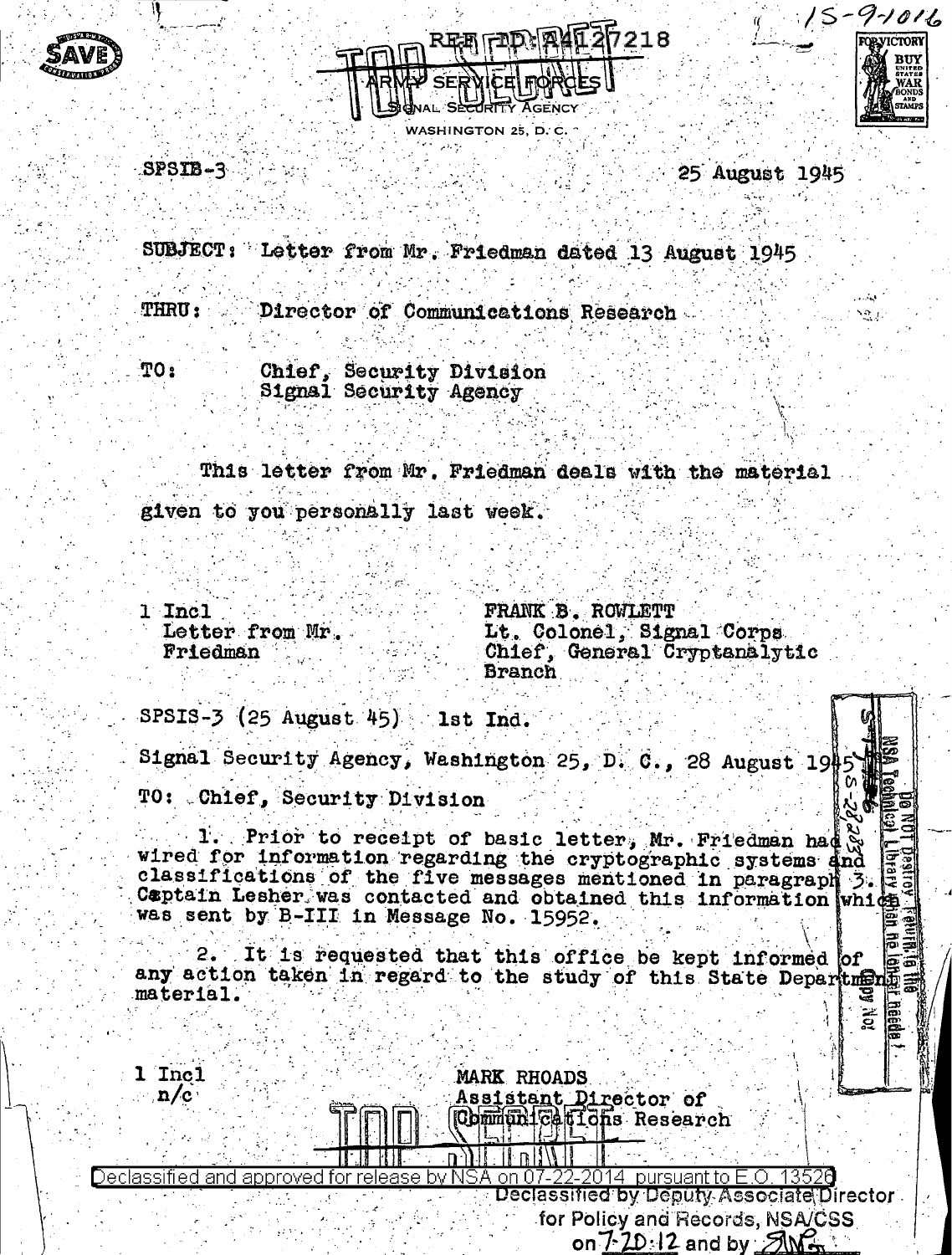

Memo for Lt. Col. Rowlett:

·'

1. Under separate cover there has been forwarded a package containing the OKW/Chi decodes forming the subject of my telegram JL 58/8 of 8 August.

·,.

2. In connection with your 15952 of 12 August, giving the classifications of five of the messages contained in the package, it appears that either the information supplied by the State Department .is incorrect in at least one instance, or the people at OKW/Chi attributed erroneous classifications to the messages, for reasons quite obscure, or, finally, that regulations for the cryptographing of messages are not carefully followed· by certain State Department offices.  $\frac{1}{2}$ 

 $-$ 

 $\overline{\phantom{a}}$ 

 $\vec{v} \equiv \vec{v}$  $\frac{1}{2}$   $\mathbb{R}$  $\mathcal{B}$  .  $\mathcal{L}(\mathcal{D})$  .

.<br>.<br>بالت

3. Taking up the five messages, one by one:

a. Nr. 143, from Moscow to Washington. - The German decode :::j, \$143, from Moscow to Washington. - The German decode :::::: \$150 starts as follows: "Secret. ·For the President, Secretary of State,  $\frac{1}{2}$ your 15952, this message was enciphered in "Confidential Strip."  $\hat{z}_i \implies z$ .

b. Nr. 1691, from Ankara to Washington. - The German decode: indicates that the message began with the word "Secret." According to your 15952, the message was enciphered in an unknown restricted system. It may be assumed that the Brown Code was employed, since the message was dated 9 Sept. 1944 and the German decode was solved the same day and was issued on  $13$  Sept. 1944. It is, of course, clear that the use of the Brown Code was warranted, since practically the whole message is merely a translation of a Note handed our Ambassagore<br>by the Rumanian Foreign Office. But then the question arises: "Why by the Rumanian Foreign Office. But then the question arises; begin the message with the word "Secret"? ,,. 5:?

c. Nr. 173 from Washington to Moscow. - This is a two-part : 3<br>message, containing the texts of two messages from Chungking and Ankare being repeated for the information of the Ambassador at Moscow. The the second telegram begins: "Strictly Confidential". According to your second telegram begins: "Strictly Confidential". According to your '<br>15952 the message was enciphered in a strip-cipher, no classification indicated on the Washington message.

d. Nr. 810, from Stockholm to Washington. - This message  $\mathbb{R}$ begins: "Ausserst Geheim", which is equivalent to "Most Secret" or  $\frac{1}{2}w_{\text{max}}$ begins: "Ausserst Geheim", which is equivalent to "Most Secret"<br>"Top Secret". Your 15952 states that the message was sent as an unclassified, plain language telegram. This can hardly be correct,  $\tilde{\mathbf{g}}$ s $\mathbb{R}$ the message is dated 23 June 1943, was solved by 9 October 1944 and issued on  $24$  October  $1944$  - sixteen months later.

e. Nr. 1617, from Ankara to Washington. - The German decode, indicates no classification and it was issued only two days after it was received in OKW/Chi. The chances are that the message was sent in plain The chances are that the message was sent in plain language, as indicated in your 15952, and was probably properly treated.